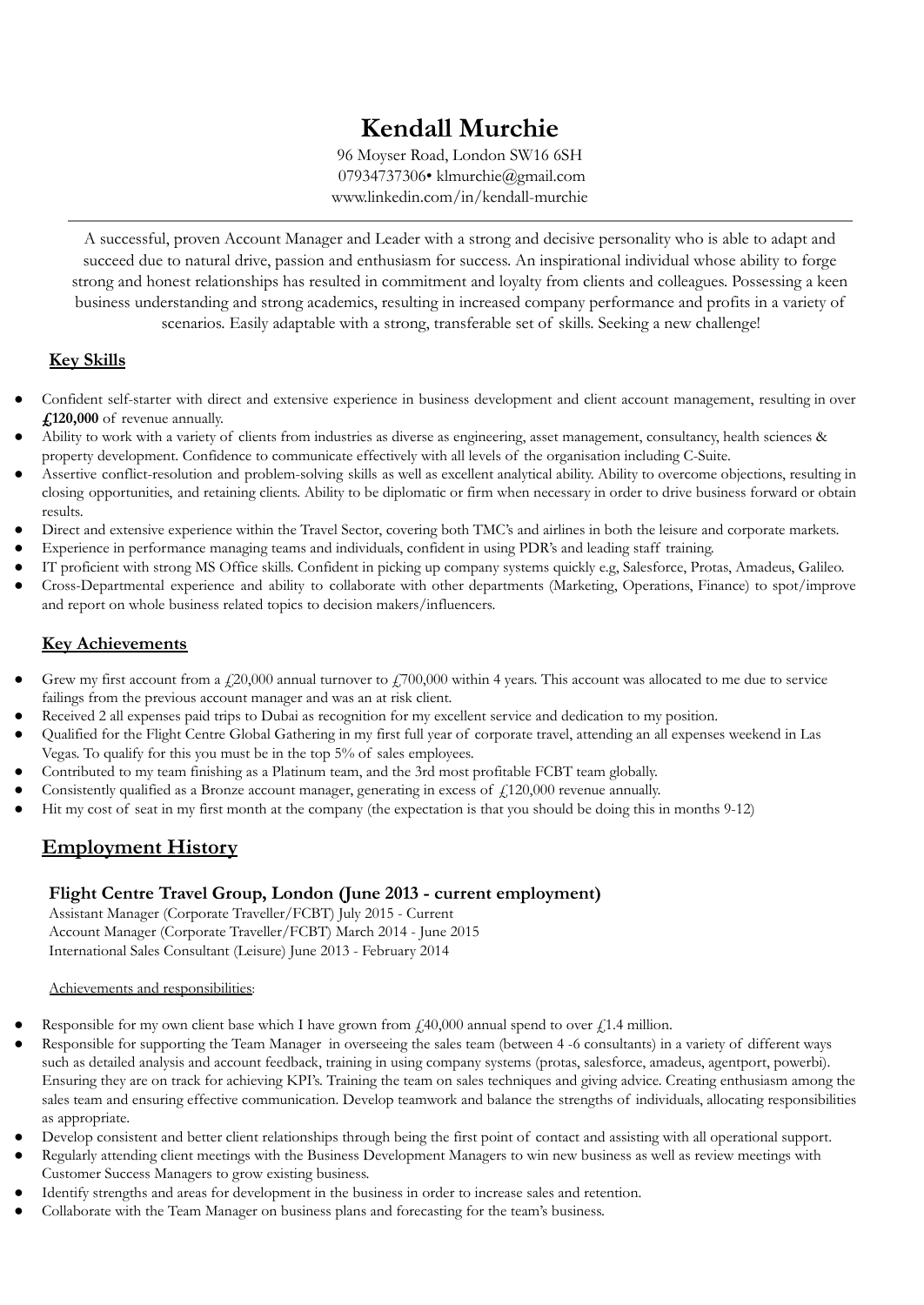# **DTS International, Glasgow** (August 2011- April 2013)

Business Development Manager

#### Achievements and responsibilities:

- Responsible for building and managing relationships with both existing and potential customers in the East and North of Scotland.
- Lead generation and cold calling to new customers and push into previously virgin territories, resulting in the company taking on several new customers in the North of England.
- Gathering customer feedback to improve service through surveys, recording sales and communicating with office based admin team, cold calling and arranging meetings with potential customers and acting as a contact. Assisting with negotiating terms of agreement.
- Actively involved in the marketing and development of new product launches, working closely with the marketing manager on strategy and implementation.
- Presenting our product and services at CPD talks, trade shows, and company roadshows, in addition to smaller scale presentations at individual clients premises.
- Personally created a database of potential leads in the absence of a company-wide CRM sales platform.
- Attending regular meetings and conference calls, sharing ideas and reporting on activities towards targets to the company directors. Working with technical sales managers and marketing managers on approaches to building business.

#### Training Courses (through Pareto Law):

Fundamentals of Selling Professional Selling Skills Negotiation Skills Key Account Management

#### **Qantas Airways Ltd, Hobart, Tasmania** (July 2004 – April 2011)

International Sales Consultant June 2005 - April 2011 Domestic Sales Consultant July 2004 - May 2005

#### Achievements and responsibilities:

- Working within a busy inbound call centre environment, fielding a range of customer enquiries. It was essential to have an extensive knowledge of the company's products and policies.
- Daily monitor and resolve customer issues including complaints, personal circumstances in a professional manner. Abiding to company policy and T&C's throughout.
- Consistently within the highest revenue earners for the centre, earning over AUD400,000 for the company within the financial year, surpassing the set revenue targets considerably.
- Member of a special project team to assist with the delays and cancellations of aircraft schedules due to the recall of the Airbus A380
- Graduated from initial training and international conversion training at the top of my class.
- Consistently within the top achievers for internal examination processes
- Member of the 'stars', an internal recognition program for employees who score an average of 5/5 for the internal Quality Evaluation Process.

#### Training:

Newstart Fares and Procedures 1 and 2 Domestic Fares and Procedures Newstart AQIRE Domestic to International Conversion Procedures 1 and 2 Fares and Ticketing 1

Internal Occupational Health and Safety Course